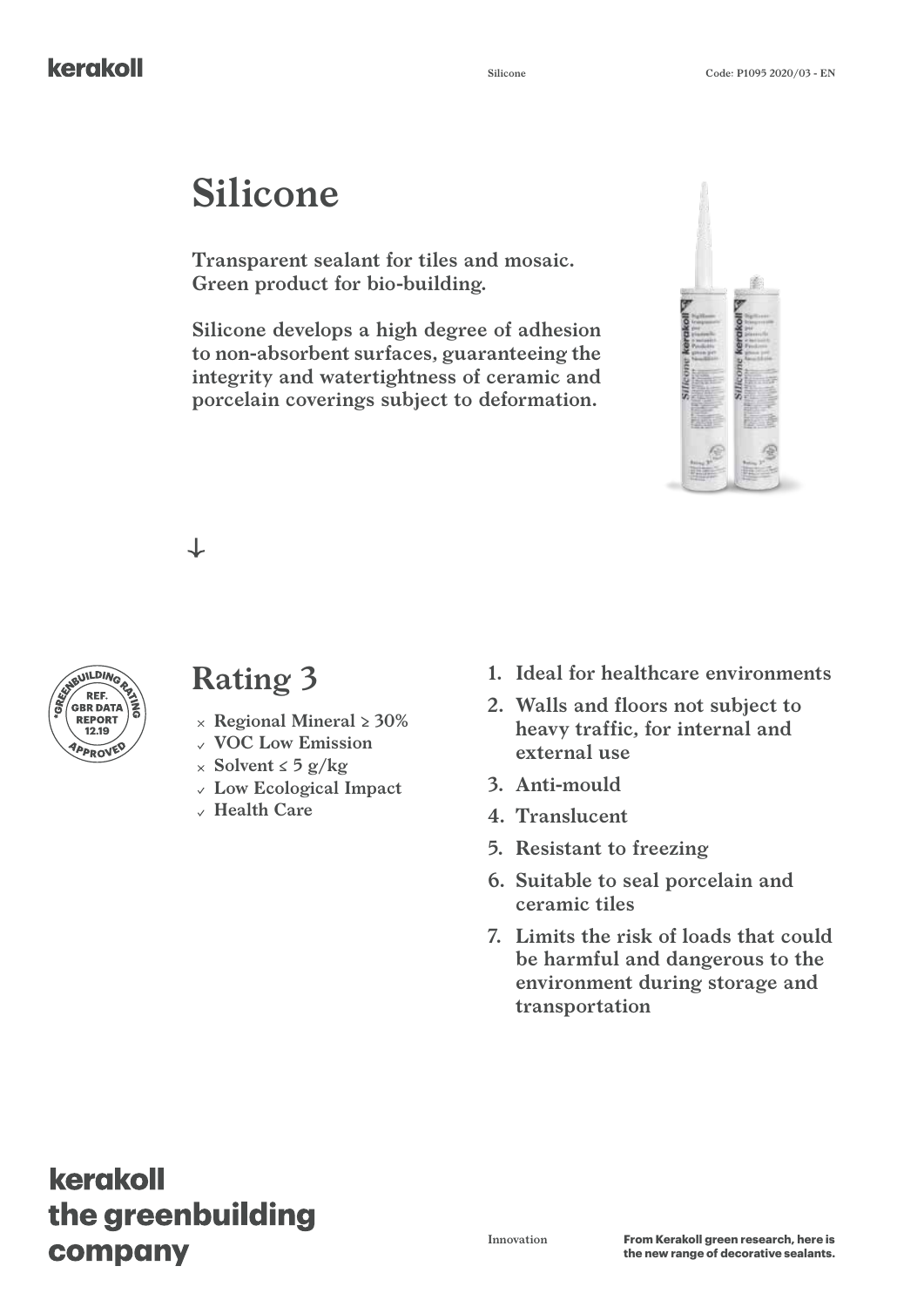### **Areas of application**

- **Elastic, waterproof sealing of expansion and connection joints on:**
	- **- porcelain tiles, low thickness slabs, ceramic tiles, klinker, cotto, glass and ceramic mosaic, of all types and formats**
	- **- bathroom fittings, showers**
	- **- metal doors and windows**
	- **- glass and fibreglass**

#### **Intended use:**

**For internal and external use, including environments subject to freezing, on** 

**fractionizing, expansion and connection joints in tile coverings on balconies, terraces, internal floors, aquariums and swimming pools.**

**Do not use on natural stone, cement-based substrates, rubber, plastic and bituminous components or materials that weep oils, solvents and plasticizers. It is recommended that a test be carried out before application on sensitive metal surfaces such as copper, silver and relevant alloys. In the realisation of joints subject to abrasion. For façades.**

#### **Instructions for use**

- **Preparation of substrates**
	- **The sides of the joints to be sealed must be perfectly dry, clean and free from any traces of grease, dust or rust. Remove all flaky or loose parts and carefully remove rust from metals. When preparing visible joints, and in order to achieve a clean sealing line, the user should cover the edges with protective masking using normal adhesive tape.**
- **Preparation**

**Silicone is ready-to-use. After cutting the conical nozzle of the cartridge, cut the spout at an angle of 45° to suit the width of the seal to be realized and screw it onto the cartridge. Then insert the tube of silicone into the appropriate manual or pneumatic applicator gun, start sealant extrusion and fill the joint.**

**Application**

**Areas close to joints must be protected with masking tape to prevent substrates from being contaminated and to ensure even sealing.** 

**Remove masking tape immediately after smoothing the sealant. Make sure the silicone has been compacted deep into the joints to ensure optimum adhesion. To achieve a perfect finish, pass a metal or plastic spreader soaked in soapy water over the surface in one, continual movement if possible. For long-lasting sealing, capable of withstanding expansion and contraction stress, the following conditions are necessary:**

- **1. the joint is applied so that movement will not exceed 25% of joint width**
- **2. the ratio between width and sealant depth is between 1 and 2**
- **3. the sealant adheres only to the sides of the joint and not to the substrate. Use Joint polyethylene foam sub-joint layer to adapt depth and prevent adhesion to the surface.**

**Cleaning**

**Residual traces of sealant can be removed with common solvents such as toluene or petrol. Once hardened Silicone can only be removed by mechanical means.**

### **Special notes**

- **Do not use in completely closed areas as the product will polymerise in atmospheric humidity.**
- **Brush the joint within 5 minutes after application to ensure the best contact between sealant and substrate.**
- **A base coat is normally not necessary. Specific substrates (porous or made of plastic materials) may require the use of an adhesion promoter to ensure maximum adhesion. This product is recommended for all situations at risk from dust.**
- **Silicone is non-paintable.**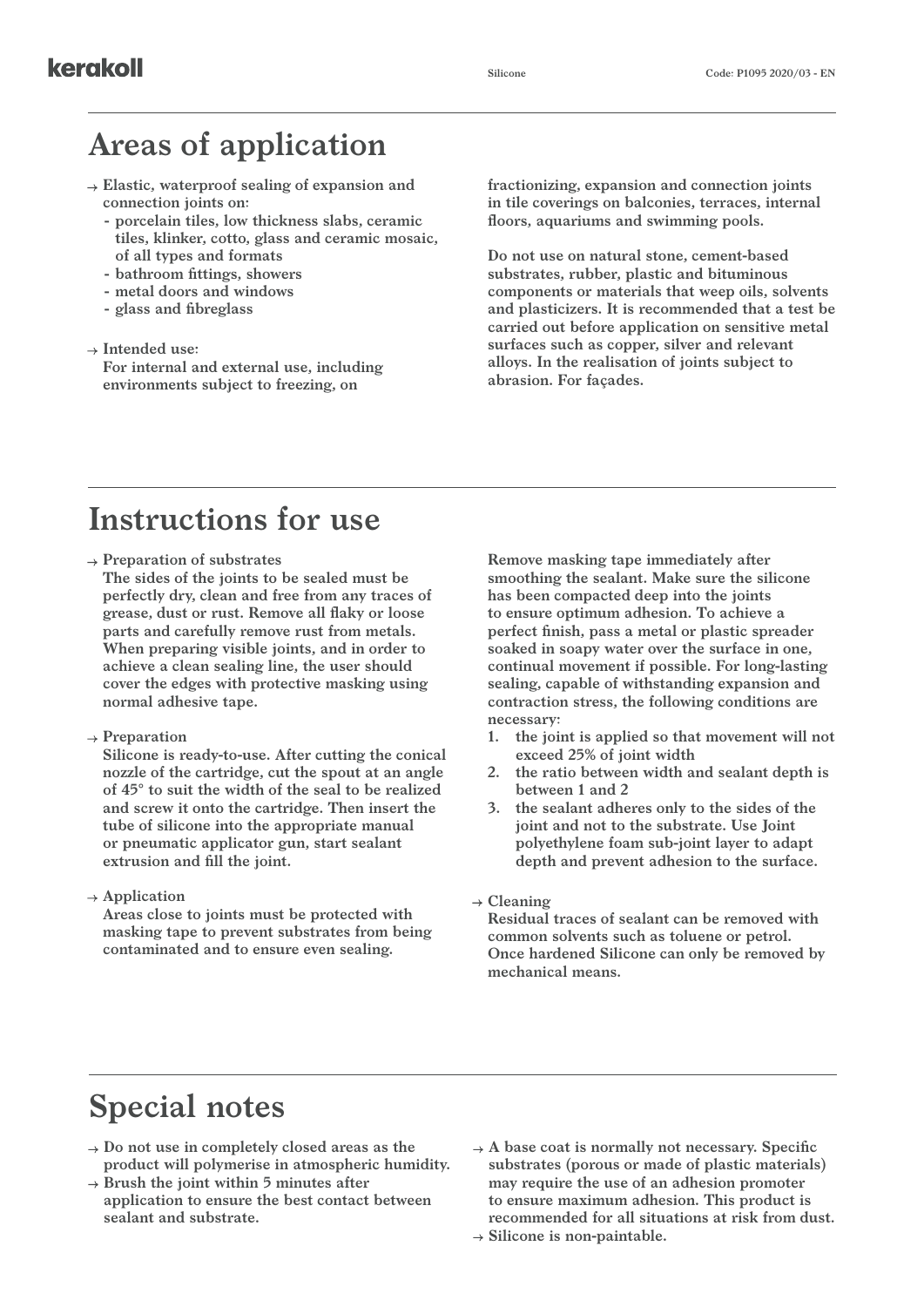### **Certificates and marks**



\* Emission dans l'air intérieur Information sur le niveau d'émission de substances volatiles dans l'air intérieur, présentant un risque de<br>toxicité par inhalation, sur une échelle de classe allant de A+ (très faibles émiss

## **Abstract**

*Elastic and waterproof sealing of expansion-deformation joints with eco-friendly, silicone, acetic, anti-mould organic sealant with a high level of elasticity and GreenBuilding Rating® 3, CE-marked and compliant with the performance requirements indicated in Standard EN 15651, part 1, 2 and 3, such as Silicone by Kerakoll Spa. The joint must be clean, dry, free from moisture rising and prepared with a suitable polyethylene foam sub-joint layer such as Joint, to be inserted at a depth of between 2 /3 of the joint width and its entire width. One cartridge will cover ≈ 3 linear metres for joints with a width and depth of 1 cm.*

| <b>Technical Data compliant with Kerakoll Quality Standard</b> |                                                                              |                  |  |  |  |  |
|----------------------------------------------------------------|------------------------------------------------------------------------------|------------------|--|--|--|--|
| Appearance                                                     | transparent thixotropic paste                                                |                  |  |  |  |  |
| Specific weight                                                | $\approx 1.01 \text{ kg/dm}^3$                                               |                  |  |  |  |  |
| Chemical nature                                                | acetoxy cross-linked silicone sealant                                        |                  |  |  |  |  |
| <b>Shelf life</b>                                              | $\approx$ 24 months in the original packaging                                |                  |  |  |  |  |
| Warning                                                        | Protect from frost, avoid direct exposure to<br>sunlight and sources of heat |                  |  |  |  |  |
| Pack                                                           | 310 ml cartridge                                                             |                  |  |  |  |  |
| Maximum movement allowed                                       | < 25%                                                                        | <b>ISO 11600</b> |  |  |  |  |
| Joint minimum width                                            | $> 6 \text{ mm}$                                                             |                  |  |  |  |  |
| <b>Joint max. width</b>                                        | $<$ 25 mm                                                                    |                  |  |  |  |  |
| W/D ratio sealing cross-section                                | $>1$ / $<2$                                                                  |                  |  |  |  |  |
| Temperature range for application                              | from $+5$ °C to $+40$ °C                                                     |                  |  |  |  |  |
| <b>Skinning time</b>                                           | $>$ 20 min.                                                                  |                  |  |  |  |  |
| <b>Cross linking</b>                                           | $\approx$ 2 mm / 24 hrs                                                      |                  |  |  |  |  |
| Shrinkage                                                      | $\leq 15\%$                                                                  | <b>ISO 10563</b> |  |  |  |  |
| Coverage                                                       | see approximate coverage table                                               |                  |  |  |  |  |

Values taken at +23 °C, 50% R.H. and no ventilation. Data may vary depending on specific conditions at the building site, i.e.temperature, ventilation and absorbency level of the substrate and of the<br>materials laid.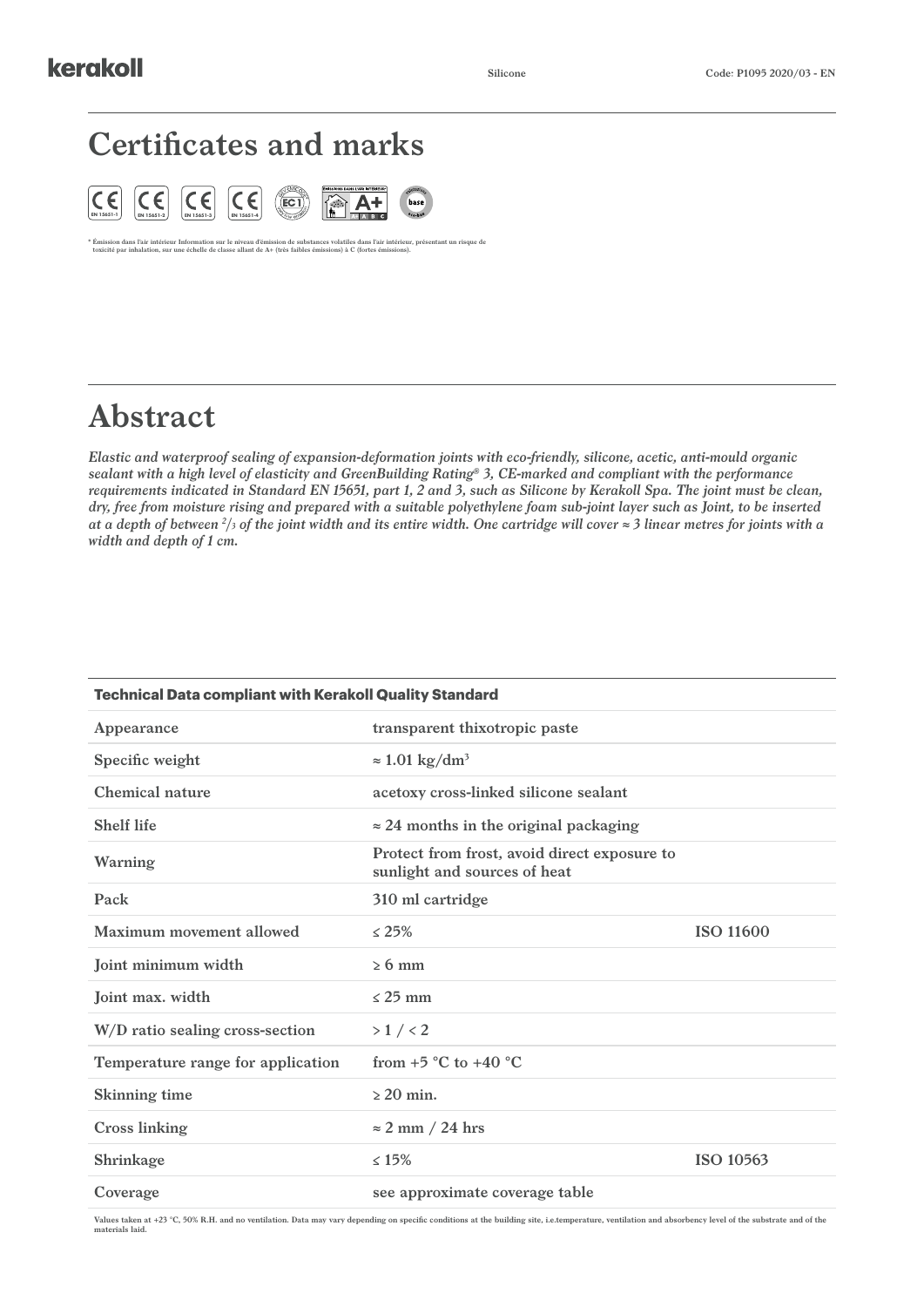#### **Coverage table**

**Linear metres of joints sealable with one 310 ml cartridge of Silicone**

| Depth           | Width            |                 |                         |                 |                        |
|-----------------|------------------|-----------------|-------------------------|-----------------|------------------------|
|                 | $6 \text{ mm}$   | $8 \text{ mm}$  | $10 \text{ mm}$         | $15 \text{ mm}$ | $20 \text{ mm}$        |
| $5 \text{ mm}$  | $\approx 10.4$ m | $\approx 8$ m   | $\approx 6.2 \text{ m}$ |                 |                        |
| $7 \text{ mm}$  |                  | $\approx$ 5.6 m | $\approx 4.4$ m         | $\approx$ 3 m   |                        |
| $10 \text{ mm}$ |                  |                 | $\approx$ 3 m           | $\approx$ 2.1 m | $\approx$ 1.6 m        |
| $15 \text{ mm}$ |                  |                 |                         | $\approx$ 1.4 m | $\approx 1.1~\text{m}$ |
| $20 \text{ mm}$ |                  |                 |                         | $\approx$ 1.1 m | $\approx 0.8$ m        |

**If an estimated coverage value has not been given, it means the joint width/depth ratio is outside the specified limits and the joint cannot be sealed.**

#### **Performance**

#### **VOC Indoor Air Quality (IAQ) - Volatile organic compound emissions**

| Conformity                       | EC 1 GEV-Emicode                           | <b>GEV</b> certified<br>9347/11.01.02 |
|----------------------------------|--------------------------------------------|---------------------------------------|
| <b>HIGH-TECH</b>                 |                                            |                                       |
| <b>Shore A Hardness</b>          | 18                                         | <b>ISO 868</b>                        |
| Elastic modulus                  | $\approx 0.38$ N/mm <sup>2</sup>           | <b>ISO 8339</b>                       |
| Ultimate elongation (%)          | 250                                        | <b>ISO 8339</b>                       |
| Resistance to atmospheric agents | Good                                       |                                       |
| Resistance to ageing             | Good                                       |                                       |
| <b>Resistance to UV rays</b>     | Good                                       | <b>ISO 4892</b>                       |
| Application temperature range    | from -40 $^{\circ}$ C to +100 $^{\circ}$ C |                                       |
| <b>Classification EN 15651-1</b> | <b>F-EXT-INT-CC</b>                        |                                       |
| <b>Classification EN 15651-2</b> | G-CC                                       |                                       |
| <b>Classification EN 15651-3</b> | S                                          |                                       |

Values taken at +23 °C, 50% R.H. and no ventilation. Data may vary depending on specific conditions at the building site, i.e.temperature, ventilation and absorbency level of the substrate and of the<br>materials laid.